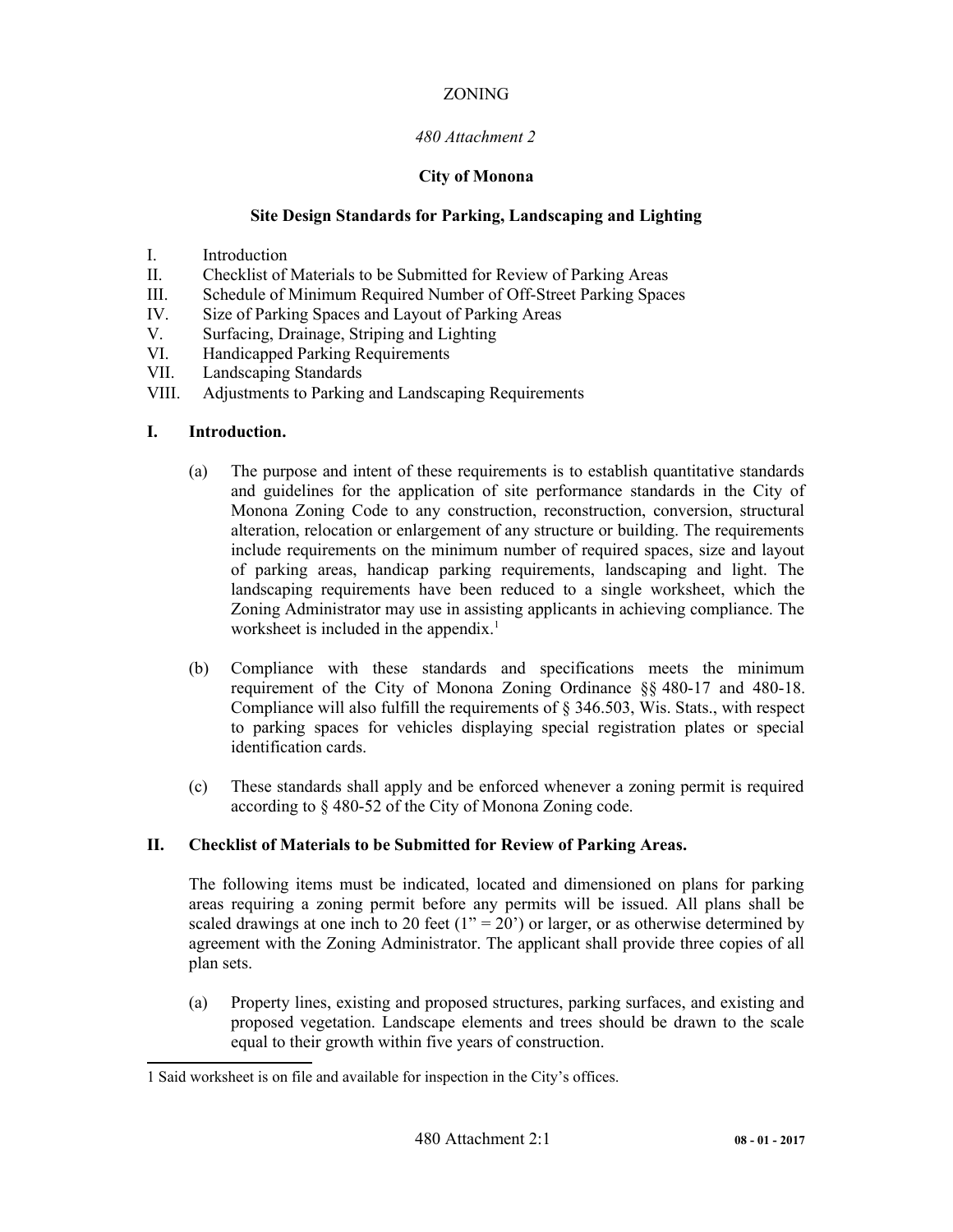- (b) Width of abutting right-of-way, roadways and terraces.
- (c) Location of driveway approaches exiting, proposed and adjoining.
- (d) Proposed driveway radii.
- (e) Type of surface driveway approach, driveway and parking lot.
- (f) Proposed routing of motor vehicles entering and leaving.
- (g) Proposed treatment of right-of-way adjacent to or between approaches.
- (h) Rate of slope or grade of approaches and driveways.
- (i) Utility poles, fire hydrants, trees or other structures to be removed.
- (j) Means of separation between parking lot and sidewalk.
- (k) Number, arrangement and size of parking stalls.
- (l) Proposed parking facility lighting, including location, pole height, type of luminaire and manufacturer's specifications.
- (m) Indicate elevation of existing site to City datum. Elevations to be spotted at twentyfive-foot intervals or one-foot contours.
- (n) Location, elevation and size of available storm sewers. If no storm sewers are available, the owner is to include the elevations of the top of curb.
- (o) If the street is unimproved, the plot plan is to indicate the location and elevation of the drainage ditches abutting the site and proposed street center-line elevation.
- (p) Proposed method of drainage including the following:
	- (1) Proposed finished elevation of parking lot, including direction of drainage and elevations of proposed gutters or swales.
	- (2) Elevations, location and size of inlets, catch basin and storm sewers to be constructed in conjunction with this project.
- (q) Areas for winter snow storage.

## **III. Schedule of Minimum Required Number of Off-Street Parking Spaces.**

Accessory off-street parking spaces shall be provided as set forth in the following standards: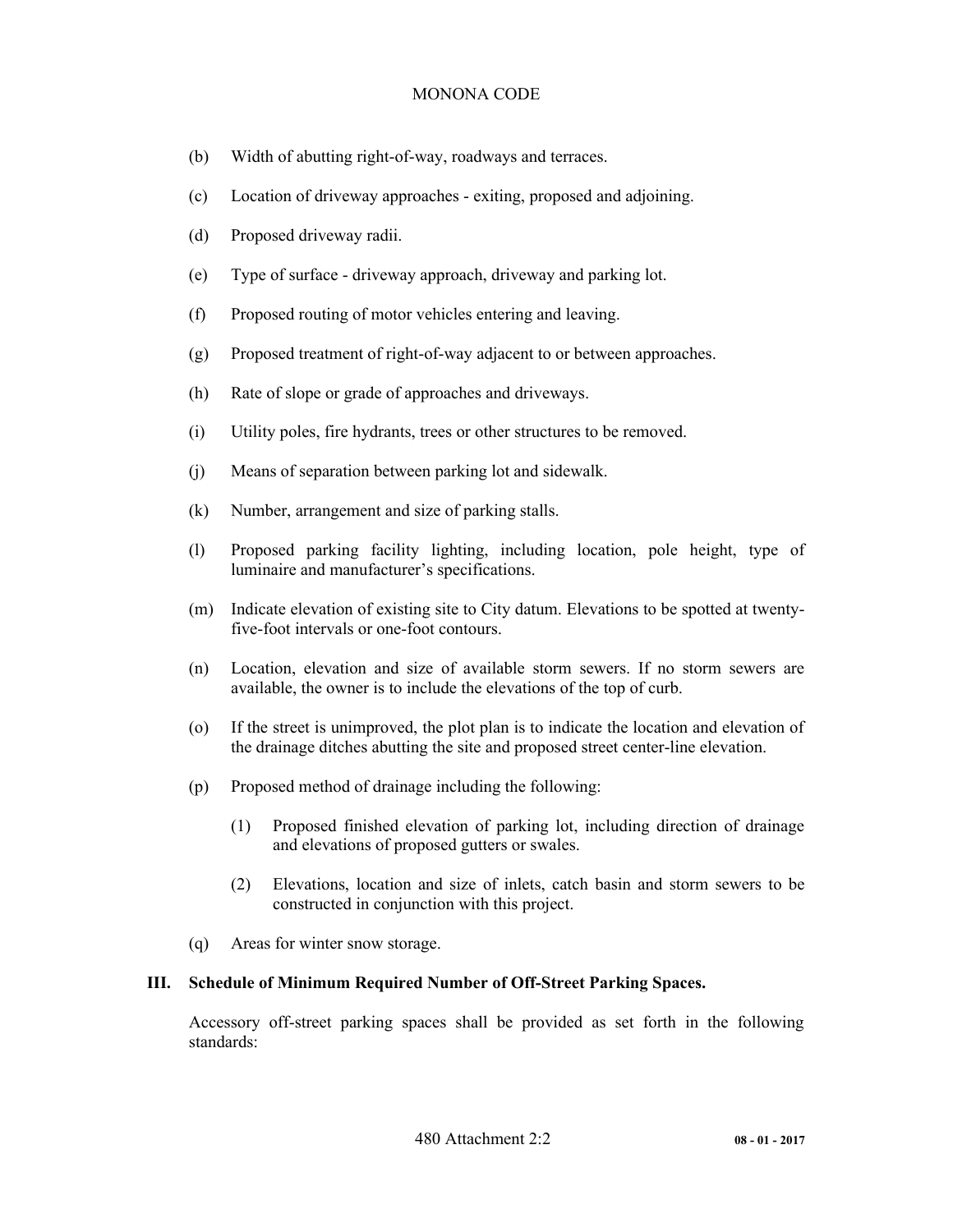(a) Residential Uses.

| Number of Required Parking Spaces Per Lodging Room or Dwelling Unit |                           |                            |                            |                                       |  |  |  |  |
|---------------------------------------------------------------------|---------------------------|----------------------------|----------------------------|---------------------------------------|--|--|--|--|
| Lodging<br>Room                                                     | <b>Efficiency</b><br>Unit | <b>One-Bedroom</b><br>Unit | <b>Two-Bedroom</b><br>Unit | Three- or More<br><b>Bedroom Unit</b> |  |  |  |  |
|                                                                     |                           |                            |                            |                                       |  |  |  |  |

- (b) Commercial Uses.
	- (1) The following commercial uses shall provide one parking space for each 300 square feet of gross floor area:
		- a. Banks and financial institutions.
		- b. Business and professional offices.
		- c. Medical, dental and optical clinics.
		- d. Retail stores and service uses (except for retail stores and service uses specifically mentioned elsewhere in this section.)
	- (2) Automotive sales, service and repair businesses shall provide four parking spaces plus one additional space for each 500 square feet of floor area over the first 1,000 square feet.
	- (3) Restaurants, cafes, bars, taverns and nightclubs shall provide at least one parking space for each three seats based on capacity design or, where there is no design layout, one space for each 25 square feet of gross floor area.
	- (4) Motels, hotels, bed-and-breakfast establishments and other facilities for transient overnight accommodations shall require one space for each lodging room and/or dwelling unit plus one additional space for each eight units.
	- (5) Undertaking establishments and funeral parlors shall provide eight parking spaces for each chapel or parlor, plus one parking space for each funeral vehicle stored on the premises.
- (c) Community Service, Institutional and Governmental Uses.
	- (1) Libraries and Museums. Libraries, art galleries and museums shall provide one space for each 800 square feet of gross floor area.
	- (2) Schools. Elementary and junior high schools shall provide at least 1 1/2 parking spaces for each classroom, plus one additional space for each 100 students.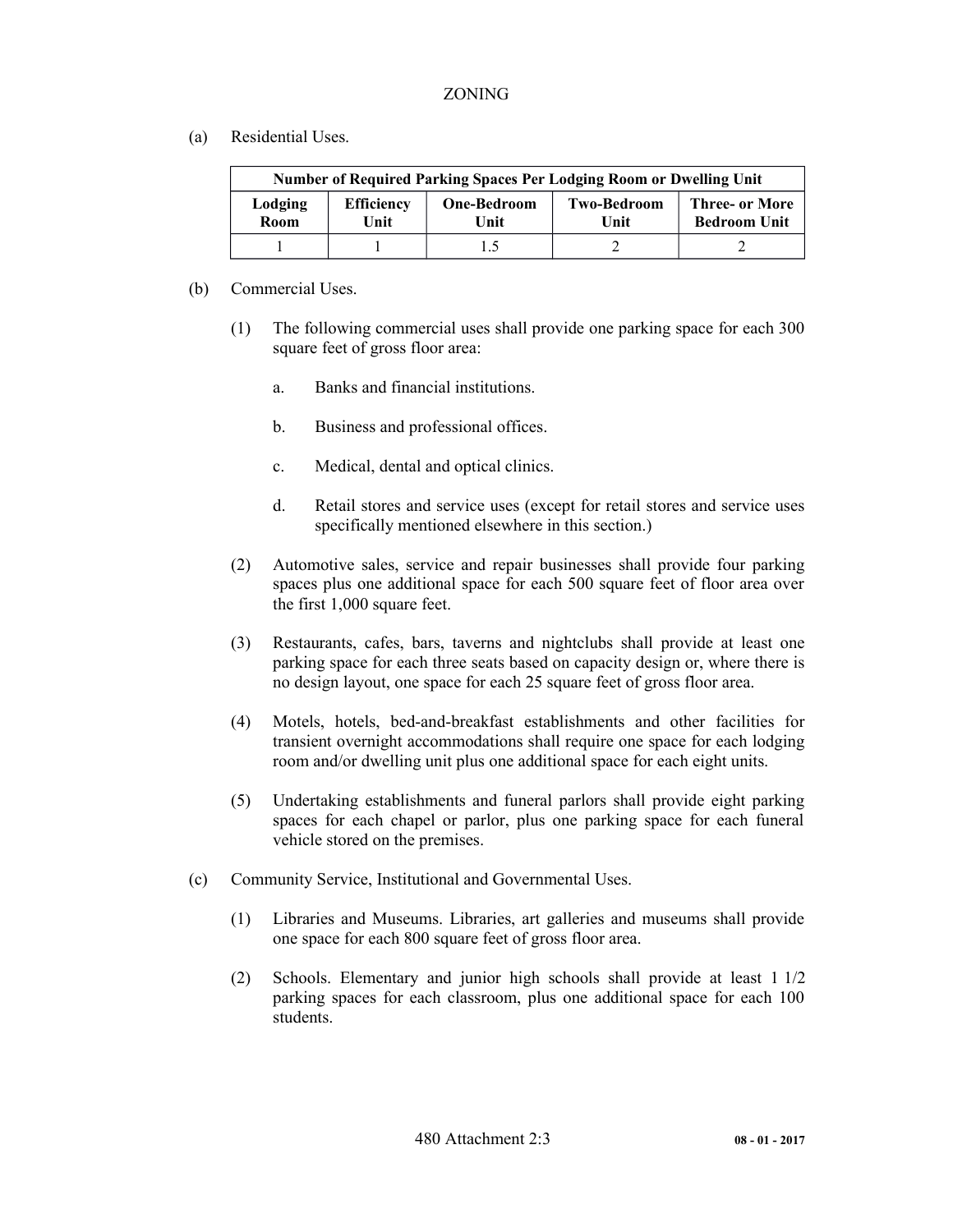- (3) Schools. High school, vocational and college shall provide one parking space for each 10 students, plus one additional space for each two classrooms.
- (4) Places of Worship. Churches, synagogues or other religious meeting places shall provide one parking space for each five seats in the main sanctuary or meeting area. Where seats are not fixed, each seven square feet of gross area usable for seating in the main meeting area shall be considered equivalent to one seat.
- (5) Places of Assembly. Places of assembly, recreation, entertainment and amusement, including, but not limited to, bowling alleys, swimming pools, skating rinks, gymnasiums, racquetball and tennis clubs, community centers, and dance halls shall provide parking spaces equivalent to 100% of the maximum capacity of the facility as determined by the state building codes. Adjustments may be granted under the provisions of Section VIII of these Standards where the applicant can demonstrate that a lesser amount of spaces would meet the needs of the facility.
- (d) Industrial Uses. The following industrial and nonretail sales and service uses shall provide a minimum of four spaces or one parking space for each full-time equivalent employee during the peak work shift, plus one space for each vehicle owned by the business and stored at the site and one visitor parking space for each 500 square feet of office space or sales floor area open to the public, whichever is greater:
	- (1) Plants, factories or other facilities for the manufacture, fabrication, assembly or processing of material to be sold.
	- (2) Storage and warehousing establishments.
	- (3) Research and development facilities.
	- (4) Motor freight terminals.
	- (5) Wholesale establishments.

NOTE: Section VIII of these Standards and Specifications provides that adjustments in the minimum number of spaces may be authorized by the Plan Commission where the applicant can document shared facility arrangements with neighboring uses or where there are documented shared-ride or carpooling programs.

## **IV. Size of Parking Spaces and Layout of Parking Areas.**

- (a) Size of Parking Spaces. Standard size for parking stalls shall be nine feet by 18 feet.
- (b) Layout of Parking Areas. The layout and dimension of parking area shall conform to the Parking Design Standards on the following pages.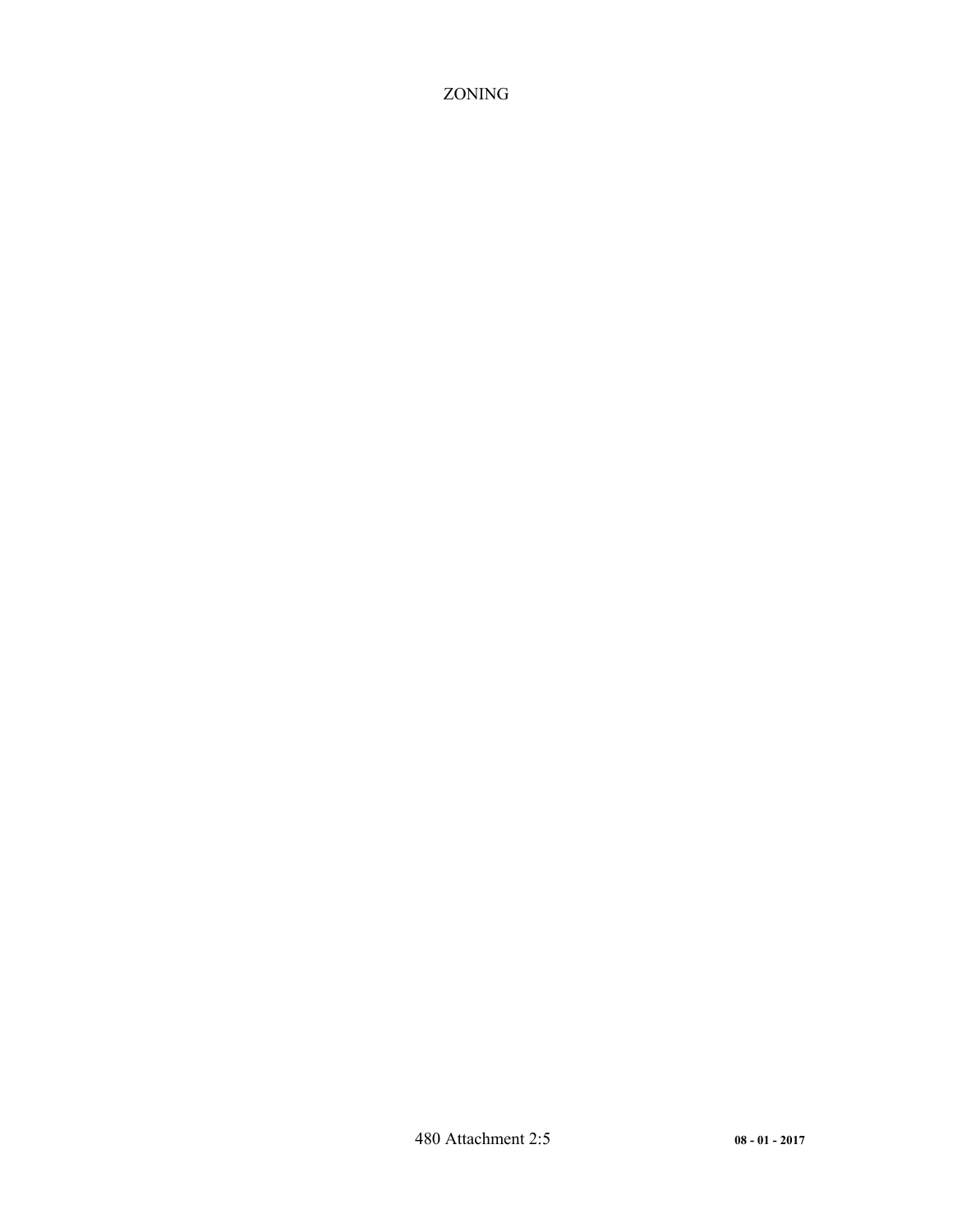# **Parking Design Standards Medium and Large Vehicles**



**Table of Dimensions (feet)**

| $\Omega$     | S    | L    | A    | B    | $\mathbf C$ | D    | E    | F | G    | H   | J    | K    |
|--------------|------|------|------|------|-------------|------|------|---|------|-----|------|------|
| $0^{\circ}$  | 8.0  | 22.0 | 0.0  | 22.0 | 8.0         | 8.0  | 11.0 |   | 0.0  | 0.0 | 27.0 |      |
|              | 8.6  | 23.0 | 0.0  | 23.0 | 8.5         | 8.5  | 10.5 |   | 0.0  | 0.0 | 27.5 |      |
|              | 9.0  | 25.0 | 0.0  | 25.0 | 9.0         | 9.0  | 10.0 |   | 0.0  | 0.0 | 28.0 |      |
| $20^{\circ}$ | 8.0  | 18.0 | 38.5 | 23.5 | 14.0        | 13.0 | 10.0 |   | 19.8 | 4.0 | 38.0 | 74.0 |
|              | 8.6  | 18.0 | 40.0 | 25.0 | 14.5        | 13.5 | 9.5  |   | 21.8 | 4.0 | 38.5 | 75.0 |
|              | 9.0  | 18.0 | 41.0 | 26.0 | 15.0        | 14.0 | 9.5  |   | 22.8 | 4.0 | 39.5 | 77.0 |
|              | 9.6  | 18.0 | 41.0 | 28.0 | 15.0        | 14.5 | 9.5  |   | 23.8 | 4.0 | 39.5 | 77.0 |
|              | 10.0 | 18.0 | 42.5 | 29.0 | 15.5        | 15.0 | 9.0  |   | 24.8 | 4.0 | 40.0 | 79.0 |
| $30^\circ$   | 8.0  | 18.0 | 28.5 | 16.0 | 15.5        | 12.5 | 10.5 |   | 12.0 | 6.0 | 41.5 | 77.0 |
|              | 8.6  | 18.0 | 29.0 | 17.0 | 16.0        | 12.5 | 10.0 |   | 12.5 | 6.0 | 42.0 | 77.0 |
|              | 9.0  | 18.0 | 30.0 | 18.0 | 16.5        | 13.0 | 9.5  |   | 13.5 | 6.0 | 42.5 | 78.0 |
|              | 9.6  | 18.0 | 30.0 | 19.0 | 17.0        | 13.5 | 9.0  |   | 14.3 | 6.0 | 43.0 | 79.0 |
|              | 10.0 | 18.0 | 30.5 | 20.0 | 17.5        | 13.5 | 9.0  |   | 14.8 | 6.0 | 44.0 | 80.0 |
| $40^{\circ}$ | 8.0  | 18.0 | 21.5 | 12.5 | 18.0        | 14.5 | 11.0 |   | 7.3  | 9.0 | 47.0 | 87.0 |
|              | 8.6  | 18.0 | 22.0 | 13.0 | 18.5        | 14.5 | 10.5 |   | 7.8  | 8.5 | 47.5 | 87.0 |
|              | 9.0  | 18.0 | 22.5 | 14.0 | 19.0        | 15.0 | 10.0 |   | 8.3  | 8.0 | 48.0 | 88.0 |
|              | 9.6  | 18.0 | 22.5 | 15.0 | 19.0        | 15.0 | 10.0 |   | 8.8  | 7.5 | 48.0 | 88.0 |
|              | 10.0 | 18.0 | 23.0 | 15.5 | 19.5        | 15.5 | 9.5  |   | 9.0  | 7.0 | 48.5 | 88.0 |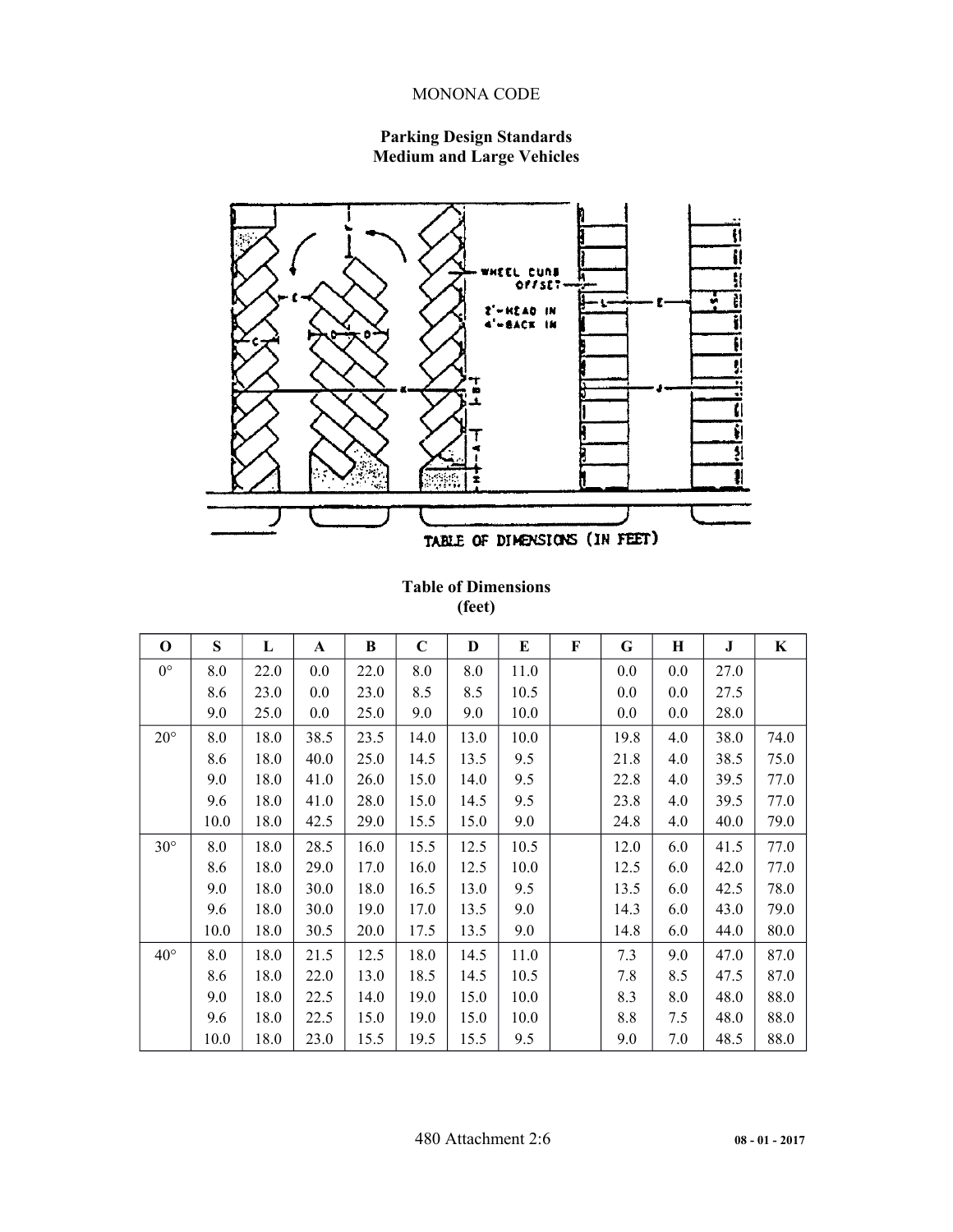| $\mathbf 0$  | S    | L    | $\mathbf A$ | $\bf{B}$ | $\mathbf C$ | D    | E    | F    | G       | $\mathbf H$ | ${\bf J}$ | K     |
|--------------|------|------|-------------|----------|-------------|------|------|------|---------|-------------|-----------|-------|
| $45^{\circ}$ | 8.0  | 18.0 | 19.0        | 11.5     | 18.0        | 16.0 | 11.0 | 15.0 | 5.7     | 10.0        | 47.0      | 90.0  |
|              | 8.6  | 19.5 | 19.5        | 12.0     | 18.5        | 16.0 | 10.5 | 15.5 | 6.0     | 9.5         | 47.5      | 90.0  |
|              | 9.0  | 18.0 | 20.0        | 12.5     | 19.0        | 16.0 | 10.0 | 16.0 | 6.4     | 9.0         | 48.0      | 90.0  |
|              | 9.6  | 18.0 | 20.0        | 13.5     | 19.5        | 16.5 | 9.0  | 16.5 | 6.8     | 8.5         | 48.0      | 90.0  |
|              | 10.0 | 18.0 | 20.5        | 14.0     | 20.0        | 16.5 | 9.0  | 17.0 | 7.0     | $8.0\,$     | 49.0      | 90.0  |
| $50^{\circ}$ | 8.0  | 18.0 | 16.0        | 10.5     | 19.0        | 16.5 | 12.0 | 15.5 | 4.9     | 11.0        | 50.0      | 95.0  |
|              | 8.6  | 18.0 | 16.5        | 11.0     | 19.5        | 17.0 | 11.0 | 16.0 | 5.0     | 10.5        | 50.0      | 95.0  |
|              | 9.0  | 18.0 | 17.0        | 12.0     | 20.0        | 17.5 | 10.5 | 16.5 | 5.5     | 10.0        | 50.5      | 96.0  |
|              | 9.6  | 18.0 | 17.0        | 12.5     | 20.5        | 18.0 | 10.0 | 16.5 | 5.8     | 9.5         | 51.0      | 97.0  |
|              | 10.0 | 18.0 | 17.0        | 13.0     | 20.5        | 18.0 | 10.0 | 17.0 | 6.0     | 9.0         | 51.0      | 97.0  |
| $60^\circ$   | 8.0  | 18.0 | 12.0        | 9.0      | 20.0        | 17.5 | 18.0 | 15.0 | 2.3     | 13.0        | 58.0      | 111.0 |
|              | 8.6  | 18.0 | 12.0        | 10.0     | 20.5        | 18.0 | 17.0 | 15.0 | 2.5     | 12.5        | 58.0      | 111.0 |
|              | 9.0  | 18.0 | 12.0        | 10.5     | 20.5        | 18.0 | 17.0 | 15.0 | 2.6     | 12.0        | 58.0      | 111.0 |
|              | 9.6  | 18.0 | 12.5        | $11.0$   | 21.0        | 18.0 | 16.0 | 15.0 | 2.8     | 11.5        | 58.0      | 110.0 |
|              | 10.0 | 18.0 | 12.5        | 11.5     | 21.0        | 18.0 | 15.0 | 15.0 | 2.9     | 11.0        | 57.0      | 108.0 |
| $70^{\circ}$ | 8.0  | 18.0 | 7.5         | 8.5      | 20.5        | 18.0 | 19.5 | 17.0 | 1.0     | 15.0        | 60.5      | 116.0 |
|              | 8.6  | 18.0 | 7.5         | 9.0      | 20.5        | 18.0 | 19.0 | 17.0 | 1.0     | 14.5        | 60.0      | 115.0 |
|              | 9.0  | 18.0 | 7.5         | 9.5      | 20.5        | 18.0 | 18.5 | 17.0 | 1.0     | 14.0        | 59.5      | 114.0 |
|              | 9.6  | 18.0 | 7.5         | $10.0\,$ | 21.0        | 18.0 | 17.5 | 17.0 | 1.0     | 13.5        | 59.5      | 114.0 |
|              | 10.0 | 18.0 | 7.5         | 10.5     | 21.0        | 18.5 | 17.0 | 17.0 | 1.0     | 13.0        | 59.0      | 113.0 |
| $80^{\circ}$ | 8.0  | 18.0 | 3.5         | 8.0      | 20.0        | 17.0 | 27.0 | 18.0 | 0.3     | 17.5        | 67.0      | 128.0 |
|              | 8.6  | 18.0 | 3.5         | 8.5      | 20.0        | 17.5 | 25.0 | 18.0 | 0.3     | 17.0        | 65.0      | 125.0 |
|              | 9.0  | 18.0 | 3.5         | 9.0      | 20.0        | 17.5 | 23.0 | 18.0 | 0.3     | 16.0        | 63.0      | 121.0 |
|              | 9.6  | 18.8 | 3.5         | 9.5      | 20.0        | 17.5 | 22.0 | 18.0 | 0.3     | 15.5        | 62.0      | 119.0 |
|              | 10.0 | 18.0 | 3.5         | 10.0     | 20.0        | 17.5 | 22.0 | 18.0 | 0.3     | 14.5        | 62.0      | 119.0 |
| $90^\circ$   | 8.0  | 18.0 | $0.0\,$     | 8.0      | 18.0        | 18.0 | 28.0 | 20.0 | 0.0     | 0.0         | 64.0      | 128.0 |
|              | 8.6  | 18.0 | $0.0\,$     | 8.5      | 18.0        | 18.0 | 26.0 | 20.0 | 0.0     | 0.0         | 62.0      | 124.0 |
|              | 9.0  | 18.0 | $0.0\,$     | 9.0      | 18.0        | 18.0 | 24.0 | 20.0 | 0.0     | 0.0         | 60.0      | 120.0 |
|              | 9.6  | 18.0 | 0.0         | 9.5      | 18.0        | 18.0 | 23.0 | 20.0 | 0.0     | 0.0         | 59.0      | 118.0 |
|              | 10.0 | 18.0 | $0.0\,$     | $10.0\,$ | 18.0        | 18.0 | 22.0 | 20.0 | $0.0\,$ | $0.0\,$     | 58.0      | 116.0 |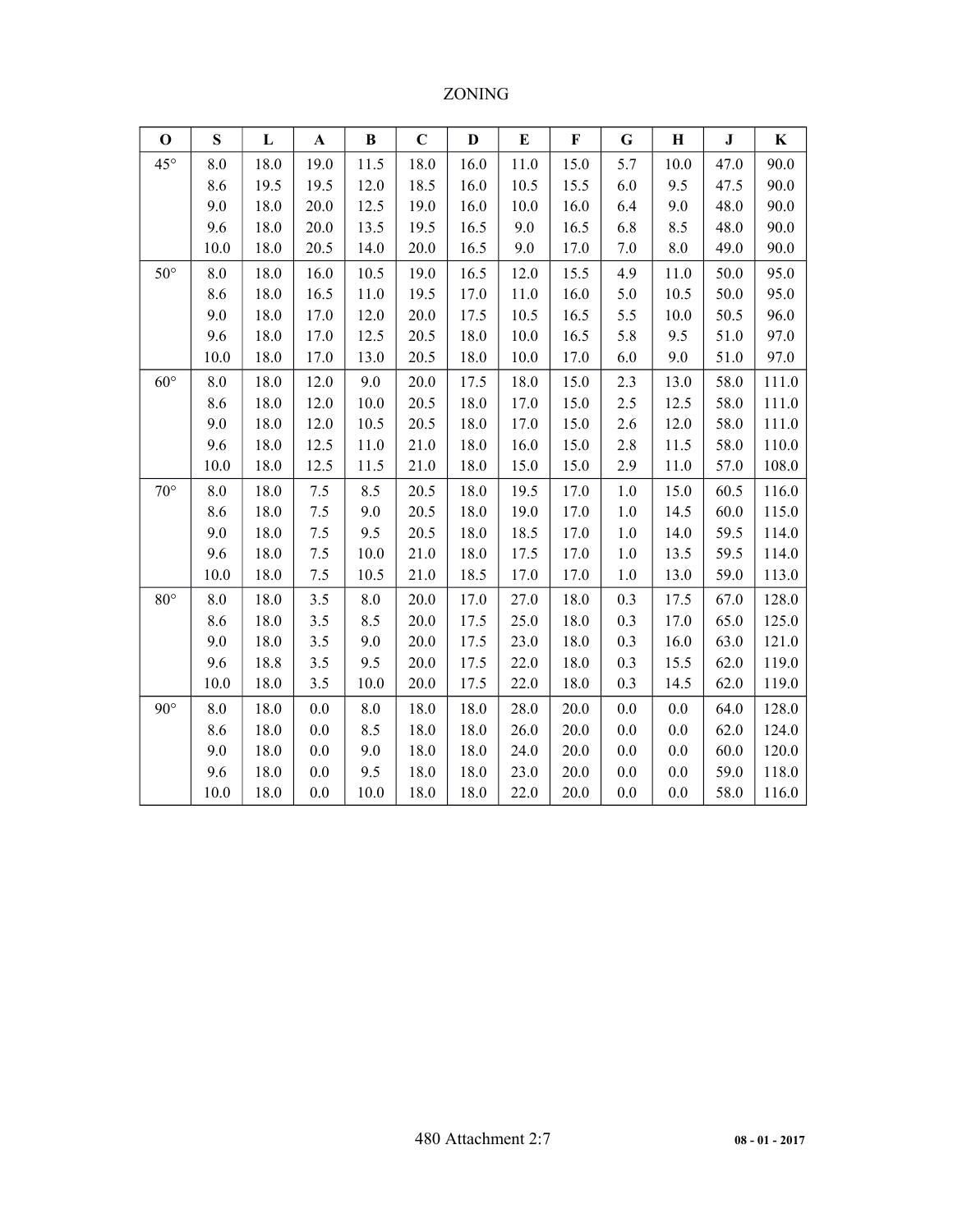## **Parking Design Standards Small Vehicles**



# **Table of Dimensions (feet)**

| $\mathbf 0$  | S   | L    | A    | B    | $\mathbf C$ | D    | E    | $\mathbf F$ | G    | Н   | J    | K    |
|--------------|-----|------|------|------|-------------|------|------|-------------|------|-----|------|------|
| $0^{\circ}$  | 7.5 | 20.0 | 0.0  | 20.0 | 7.5         | 7.5  | 9.0  |             | 0.0  | 0.0 | 24.0 |      |
|              | 8.0 | 21.0 | 0.0  | 21.0 | 8.0         | 8.0  | 8.5  |             | 0.0  | 0.0 | 24.5 |      |
|              | 8.5 | 22.0 | 0.0  | 22.0 | 8.5         | 8.5  | 8.0  |             | 0.0  | 0.0 | 25.0 |      |
| $20^{\circ}$ | 7.5 | 16.0 | 36.0 | 22.0 | 12.0        | 9.0  | 9.0  |             | 18.2 | 3.5 | 33.0 | 60.0 |
|              | 8.0 | 16.0 | 37.5 | 23.5 | 12.5        | 9.0  | 8.5  |             | 19.8 | 3.5 | 33.5 | 60.0 |
|              | 8.5 | 16.0 | 39.0 | 25.0 | 13.0        | 9.5  | 8.5  |             | 21.8 | 3.5 | 34.5 | 62.0 |
|              | 9.0 | 16.0 | 40.5 | 26.0 | 13.0        | 10.0 | 8.5  |             | 22.8 | 3.5 | 34.5 | 63.0 |
|              | 9.5 | 16.0 | 42.0 | 27.0 | 13.5        | 10.5 | 8.0  |             | 23.8 | 3.5 | 35.0 | 64.0 |
| $30^\circ$   | 7.5 | 16.0 | 25.0 | 15.0 | 14.0        | 11.0 | 9.5  |             | 11.0 | 5.5 | 37.5 | 69.0 |
|              | 8.0 | 16.0 | 26.0 | 16.0 | 14.5        | 11.5 | 9.0  |             | 12.0 | 5.5 | 38.0 | 70.0 |
|              | 8.5 | 16.0 | 27.0 | 17.0 | 15.0        | 12.0 | 8.5  |             | 12.5 | 5.5 | 38.5 | 71.0 |
|              | 9.0 | 16.0 | 28.0 | 18.0 | 15.5        | 12.5 | 8.0  |             | 13.5 | 5.5 | 39.0 | 72.0 |
|              | 9.5 | 16.0 | 28.5 | 19.0 | 16.0        | 13.0 | 8.0  |             | 14.3 | 5.5 | 40.0 | 74.0 |
| $40^{\circ}$ | 7.5 | 16.0 | 19.0 | 11.5 | 16.0        | 13.0 | 10.0 |             | 6.8  | 8.0 | 42.0 | 78.0 |
|              | 8.0 | 16.0 | 19.5 | 12.5 | 16.0        | 13.5 | 10.0 |             | 7.3  | 7.5 | 42.0 | 79.0 |
|              | 8.5 | 16.0 | 20.0 | 13.0 | 16.5        | 14.0 | 9.0  |             | 7.8  | 7.5 | 42.0 | 79.0 |
|              | 9.0 | 16.0 | 20.5 | 14.0 | 17.0        | 14.0 | 8.5  |             | 8.3  | 7.0 | 42.5 | 79.0 |
|              | 9.5 | 16.0 | 21.0 | 15.0 | 17.0        | 14.5 | 8.5  |             | 8.8  | 6.5 | 42.5 | 80.0 |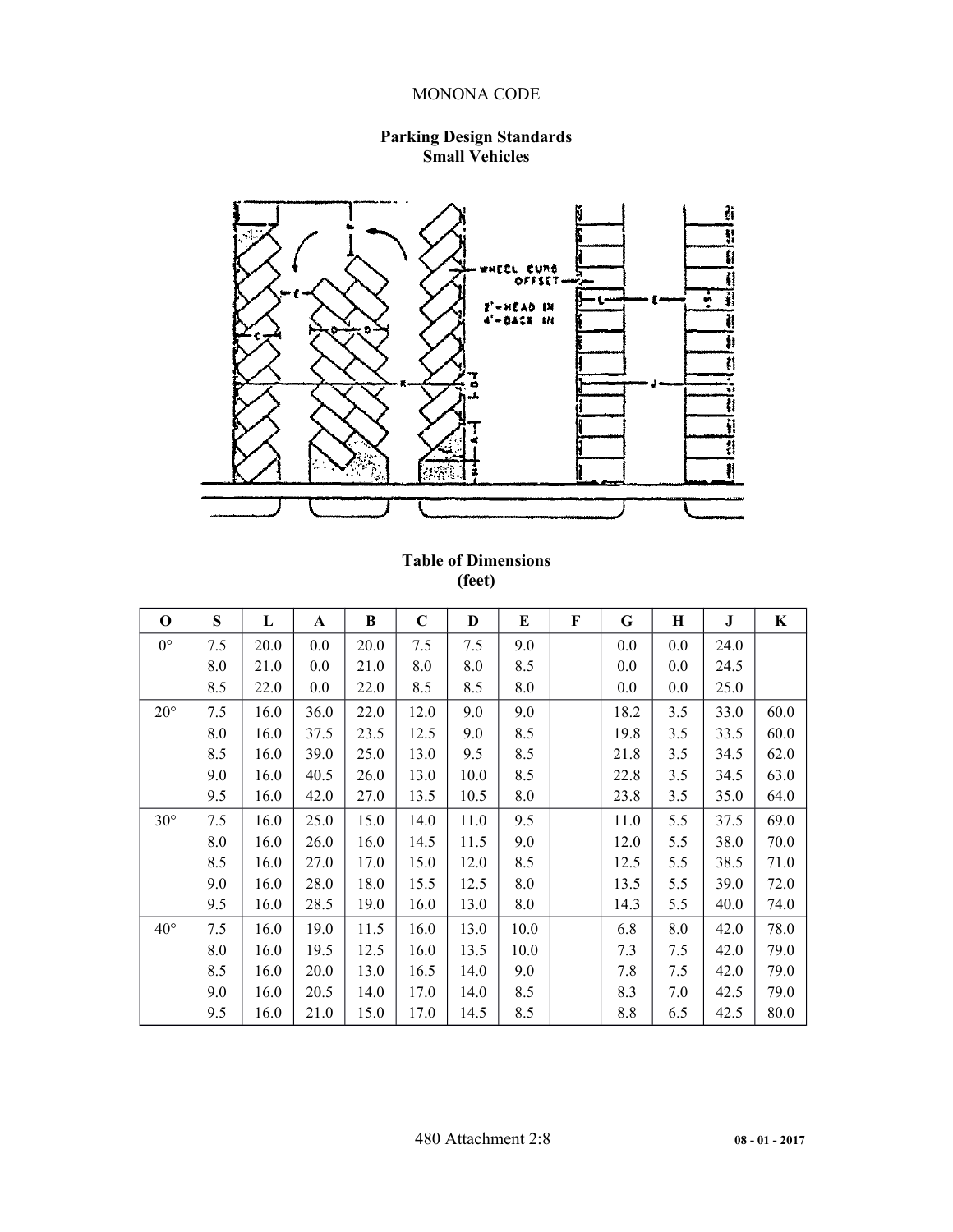| $\mathbf 0$  | S       | L    | $\mathbf A$ | $\bf{B}$        | $\mathbf C$ | $\mathbf{D}$ | E       | $\mathbf F$ | G       | $\mathbf H$ | ${\bf J}$ | $\bf K$ |
|--------------|---------|------|-------------|-----------------|-------------|--------------|---------|-------------|---------|-------------|-----------|---------|
| $45^{\circ}$ | 7.5     | 16.0 | 17.0        | 10.5            | 16.5        | 14.0         | $10.0$  | 13.0        | 5.2     | 9.0         | 43.0      | 81.0    |
|              | 8.0     | 16.0 | 17.0        | 11.0            | 17.0        | 14.0         | 9.5     | 13.5        | 5.7     | 8.5         | 43.5      | 81.0    |
|              | 8.5     | 16.0 | 17.5        | 12.0            | 17.0        | 14.5         | 9.5     | 14.0        | 6.0     | 8.0         | 43.5      | 82.0    |
|              | 9.0     | 16.0 | 18.0        | 13.0            | 17.5        | 15.0         | 8.5     | 14.5        | 6.4     | 7.5         | 43.5      | 82.0    |
|              | 9.5     | 16.0 | 18.5        | 13.5            | 18.0        | 15.5         | $8.0\,$ | 15.0        | 6.8     | 7.5         | 44.0      | 83.0    |
| $50^{\circ}$ | 7.5     | 16.0 | 14.5        | 10.0            | 17.0        | 15.0         | 11.0    | 13.5        | 4.5     | 10.0        | 45.0      | 86.0    |
|              | 8.0     | 16.0 | 15.0        | 10.5            | 17.5        | 15.0         | 10.5    | 14.0        | 4.9     | 9.5         | 45.5      | 86.0    |
|              | 8.5     | 16.0 | 15.0        | 11.0            | 18.0        | 15.5         | 10.0    | 14.5        | 5.0     | 9.0         | 46.0      | 87.0    |
|              | 9.0     | 16.0 | 15.5        | 12.0            | 18.0        | 15.5         | 10.0    | 14.5        | 5.5     | 8.5         | 46.0      | 87.0    |
|              | 9.5     | 16.0 | 16.0        | 12.5            | 18.5        | 16.0         | 9.0     | 15.0        | 5.8     | $8.0\,$     | 46.0      | 87.0    |
| $60^{\circ}$ | 7.5     | 16.0 | 10.0        | 8.5             | 18.0        | 15.5         | 7.0     | 13.0        | 2.0     | 11.5        | 53.0      | 101.0   |
|              | 8.0     | 16.0 | 10.5        | 9.0             | 18.0        | 16.0         | 16.5    | 13.0        | 2.3     | 11.5        | 52.5      | 101.0   |
|              | 8.5     | 16.0 | 10.5        | 10.0            | 18.0        | 16.5         | 16.0    | 13.0        | 2.5     | 11.0        | 52.0      | 101.0   |
|              | 9.0     | 16.0 | 11.0        | 10.5            | 18.5        | 16.5         | 15.5    | 13.0        | 2.6     | 10.5        | 52.0      | 101.0   |
|              | 9.5     | 16.0 | 11.0        | 11.0            | 18.5        | 17.0         | 15.0    | 13.0        | 2.8     | 10.0        | 52.0      | 101.0   |
| $70^{\circ}$ | 7.5     | 16.0 | 6.5         | 8.0             | 18.0        | 16.0         | 18.0    | 15.0        | 1.0     | 13.5        | 54.0      | 104.0   |
|              | 8.0     | 16.0 | 6.5         | 8.5             | 18.0        | 16.5         | 17.0    | 15.0        | 1.0     | 13.0        | 53.0      | 103.0   |
|              | 8.5     | 16.0 | 6.5         | 9.0             | 18.0        | 16.5         | 17.0    | 15.0        | 1.0     | 12.5        | 53.0      | 103.0   |
|              | 9.0     | 16.0 | 6.5         | 9.5             | 18.5        | 17.0         | 16.0    | 15.0        | 1.0     | 12.0        | 53.0      | 103.0   |
|              | 9.5     | 16.0 | 6.5         | 10.0            | 18.5        | 17.0         | 16.0    | 15.0        | 1.0     | 11.5        | 53.0      | 103.0   |
| $80^{\circ}$ | 7.5     | 16.0 | 3.0         | 7.5             | 18.0        | 16.5         | 24.0    | 16.0        | 0.3     | 15.5        | 60.0      | 117.0   |
|              | $8.0\,$ | 16.0 | $3.0$       | $\!\!\!\!\!8.0$ | 18.0        | 16.5         | 22.0    | 16.0        | 0.3     | 15.5        | 58.0      | 113.0   |
|              | 8.5     | 16.0 | 3.0         | 8.5             | 18.0        | 16.5         | 21.0    | 16.0        | 0.3     | 14.5        | 57.0      | 111.0   |
|              | 9.0     | 16.0 | 3.0         | 9.0             | 18.0        | 17.0         | 20.0    | 16.0        | 0.3     | 14.0        | 56.0      | 110.0   |
|              | 9.5     | 16.0 | 3.0         | 9.5             | 18.0        | 17.0         | 19.0    | 16.0        | 0.3     | 13.0        | 55.0      | 108.0   |
| $90^\circ$   | 7.5     | 16.0 | $0.0\,$     | 7.5             | 16.0        | 6.0          | 25.0    | 18.0        | 0.0     | $0.0\,$     | 57.0      | 114.0   |
|              | $8.0\,$ | 16.0 | $0.0\,$     | 8.0             | 16.0        | 16.0         | 23.0    | 18.0        | $0.0\,$ | $0.0\,$     | 55.0      | 110.0   |
|              | 8.5     | 16.0 | $0.0\,$     | 8.5             | 16.0        | 16.0         | 22.0    | 18.0        | 0.0     | $0.0\,$     | 54.0      | 108.0   |
|              | 9.0     | 16.0 | $0.0\,$     | 9.0             | 16.0        | 16.0         | 21.0    | 18.0        | 0.0     | $0.0\,$     | 53.0      | 106.0   |
|              | 9.5     | 16.0 | $0.0\,$     | 9.5             | 16.0        | 16.0         | 20.0    | 18.0        | 0.0     | 0.0         | 52.0      | 104.0   |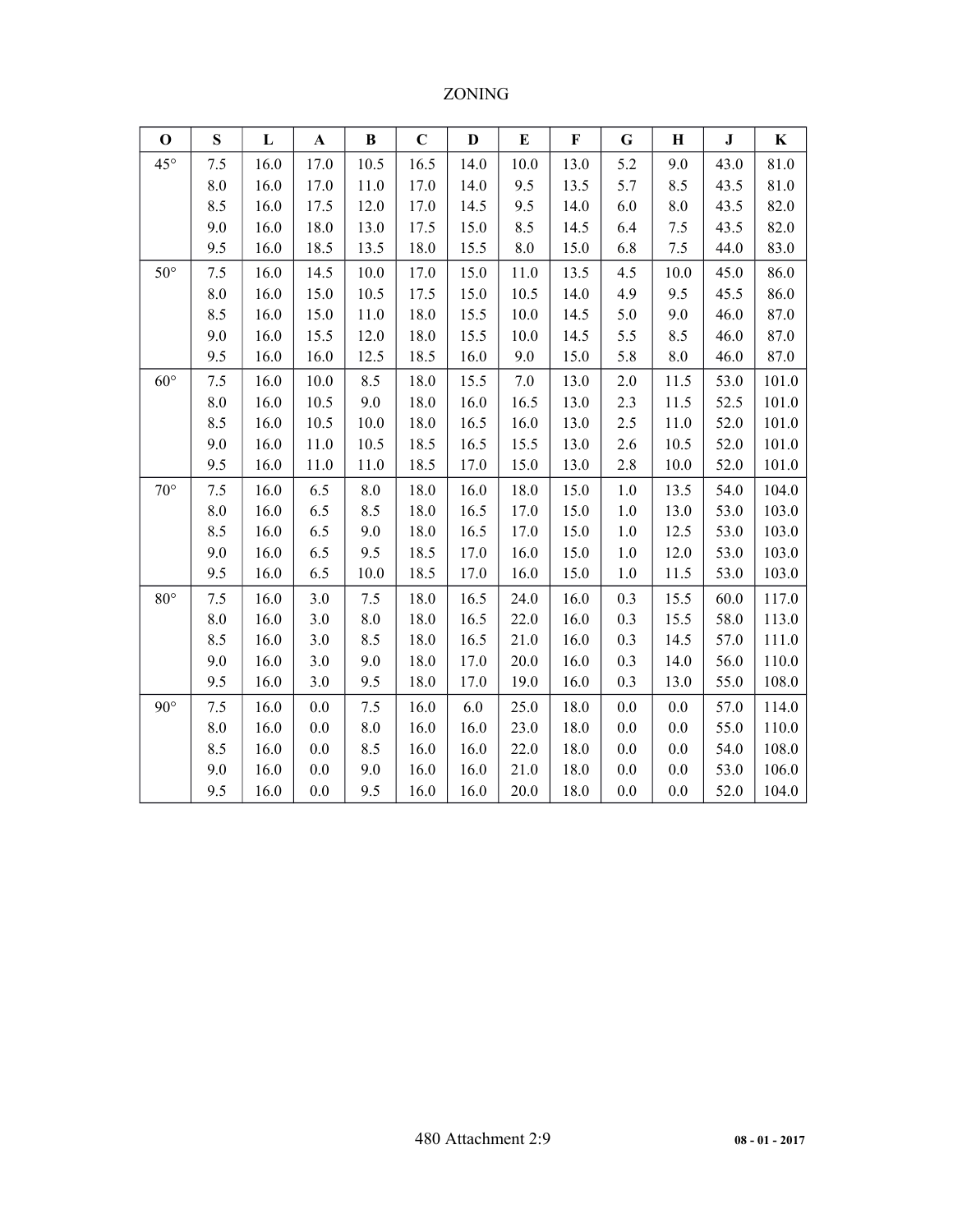# **V. Surfacing, Drainage, Striping and Lighting.**

(a) Surfacing. All open off-street parking areas for vehicles shall be improved with a hard surface of bituminous or portland cement concrete pavement or paving brick. Gravel surfaced parking areas or parking access drives are not acceptable surfaces. All parking area surfaces must be maintained in good condition capable of holding striping. Minimum pavement thickness shall be Type I pavement for light-duty use and Type II for heavy-duty use, or an alternative design submitted by a design professional (i.e., soils engineer, architect, etc.), approved by the City. Standards for Type I and Type II use shall be as follows:

> Type I: eight-inch gravel base;  $2\frac{1}{2}$ -inch bituminous pavement Type II: 10-inch gravel base;  $3\frac{1}{2}$ -inch bituminous pavement

- (b) Drainage. All parking areas for four or more vehicles shall be graded according to a drainage plan designed and installed in accordance with accepted engineering practice, which may include catch basins, sumps and underground storm sewers. All drainage plans shall be reviewed and approved by the City Engineer, and subject to Chapter 216, Erosion and Stormwater Control, of the Code of the City of Monona.
- (c) Striping. All parking stalls on parking areas for four or more vehicles shall be clearly striped with white or yellow strips (or blue stripes for handicapped stalls) a minimum of three inches wide. Such striping shall delineate parking stall dimensions consistent with the stall number and size requirements of the City of Monona.
- (d) Lighting. Illumination of off-street parking areas shall be established and directed so as not to be cast directly upon public rights-of-way, occupied structures, or neighboring properties or to be illuminated in intensity, color or character in a manner that is likely to be seriously disturbing to neighboring properties. Lights for illuminating parking and loading areas shall not have an intensity at the property line of more than three footcandles. The applicant shall submit a plan for illumination of the building and site along with the zoning permit application. Plan Commission review shall take into account the use of the site and any nearby street lighting in determining the amount of on-site lighting needed to satisfy the guidelines.
- (e) Signage. Adequate signage to direct on-site traffic movement and points of ingress/egress shall be shown on parking site plans and be consistent with Sign Code standards for operational signs.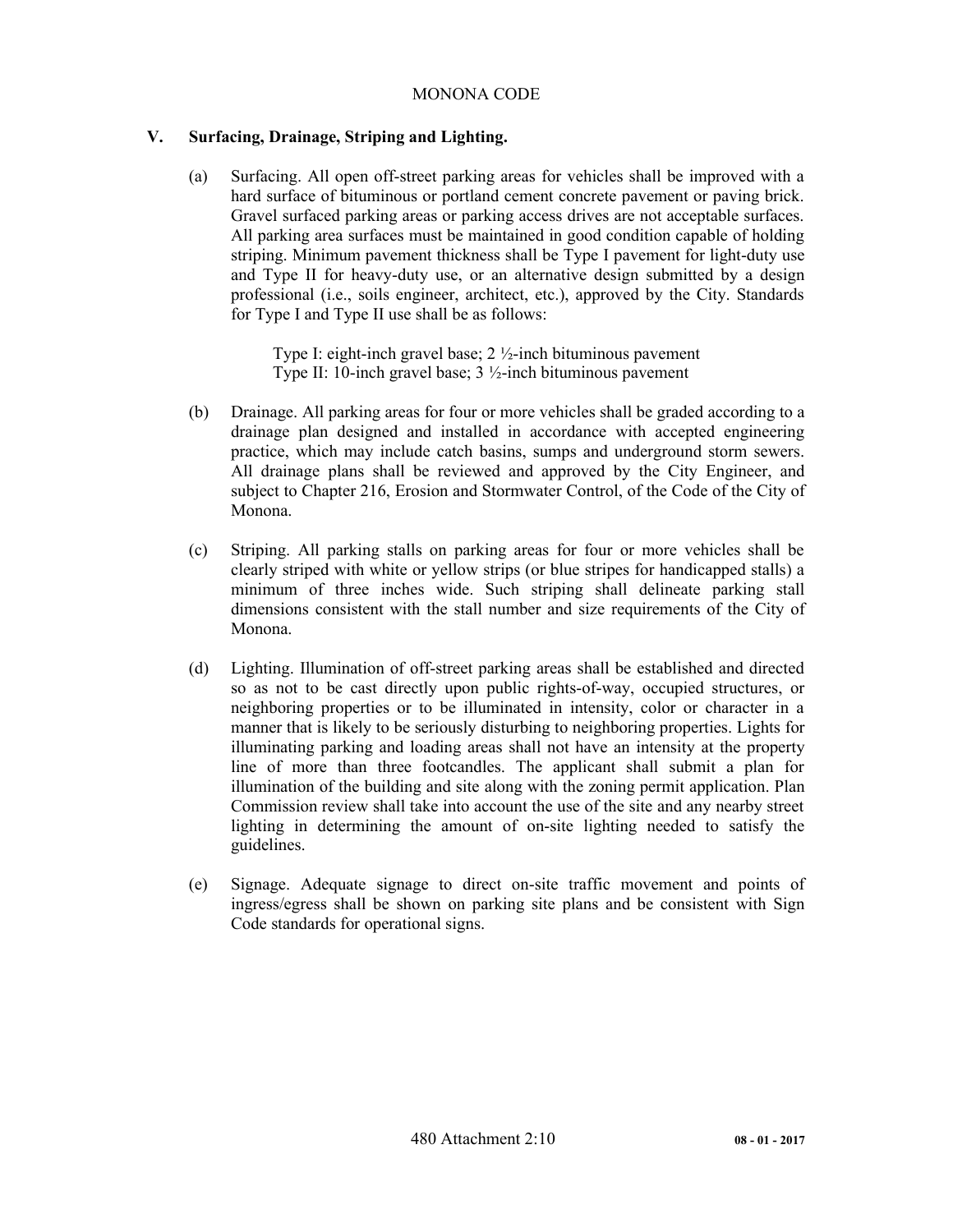# **HORIZONTAL ILLUMINANCES FOR PARKING FACILITIES**

a. Open Parking Facilities

|                             |                                                                     | <b>General Parking and Pedestrian Area</b>                        |                                                                 | <b>Maximum</b>                                                                 | Vehicle Use Area (driveway)                                         |                                                                   |                                                                        |  |  |
|-----------------------------|---------------------------------------------------------------------|-------------------------------------------------------------------|-----------------------------------------------------------------|--------------------------------------------------------------------------------|---------------------------------------------------------------------|-------------------------------------------------------------------|------------------------------------------------------------------------|--|--|
| Level of<br><b>Activity</b> | <b>Minimum</b><br><b>Footcandles</b><br>on<br>Pavement <sup>1</sup> | <b>Maximum</b><br>Average<br><b>Footcandles</b><br>on<br>Pavement | <b>Maximum</b><br>Uniformity<br>Ratio <sup>1</sup><br>(Avg:Min) | Watts <sup>2</sup> /<br>Square<br>Foot<br><b>Lighting</b><br>Load <sup>3</sup> | <b>Minimum</b><br><b>Footcandles</b><br>on<br>Pavement <sup>1</sup> | <b>Maximum</b><br>Average<br><b>Footcandles</b><br>on<br>Pavement | <b>Maximum</b><br><b>Uniformity</b><br>Ratio <sup>1</sup><br>(Avg:Min) |  |  |
| High                        | $0.6$ fc                                                            | 3.75 fc                                                           | 4:1                                                             | 0.05                                                                           | $0.670$ fc                                                          | $2.5$ fc                                                          | 3:1                                                                    |  |  |
| Medium                      | $0.4$ fc                                                            | $2.50$ fc                                                         | 4:1                                                             | 0.04                                                                           | $0.330$ fc                                                          | $1.5 \text{ } \mathrm{fc}$                                        | 3:1                                                                    |  |  |
| Low                         | $0.2$ fc                                                            | $1.50$ fc                                                         | 4:1                                                             | 0.03                                                                           | $0.125$ fc                                                          | $1.0 \text{ } \mathrm{fc}$                                        | 3:1                                                                    |  |  |

# b. Covered Parking Facilities

| <b>Areas</b>                            | <b>Minimum</b><br>Footcandle<br>Average on<br>Pavement | <b>Minimum</b><br><b>Footcandles</b><br>on<br>Pavement | <b>Maximum</b><br>Average<br><b>Footcandles</b><br>on<br>Pavement | <b>Maximum</b><br><b>Uniformity</b><br>Ratio<br>(Avg:Min) | <b>Maximum</b><br>Watts/Sq.<br><b>Ft.</b> Lighting<br>Load |
|-----------------------------------------|--------------------------------------------------------|--------------------------------------------------------|-------------------------------------------------------------------|-----------------------------------------------------------|------------------------------------------------------------|
| General parking and<br>pedestrian areas | 5 fc                                                   | $1.25$ fc                                              | 9 fc                                                              | 4:1                                                       | 0.2                                                        |
| Private controlled-<br>entry parking    | 3 f c                                                  | $0.75$ fc                                              | 6 fc                                                              | 4:1                                                       | 0.2                                                        |

# **NOTES:**

<sup>1</sup> Not mandatory within 4 feet of the pavement edge.

<sup>2</sup> Not mandatory for driveways.

<sup>3</sup> Watts shall mean lamp wattage and ballast consumption.

## **VI. Handicapped Parking Requirements.**

All handicapped parking shall conform to Americans with Disabilities Act guidelines and § 346.503, Wis. Stats.

## **VII. Landscaping Standards.**

The standards herein are designated to provide flexibility in meeting the landscape requirement. Applicants can establish a landscaping design which most effectively achieves the desired aesthetic results and is consistent with the need of providing readily accessible and visible parking.

- (a) Landscaping Objectives.
	- (1) The objectives of the landscape standards are to recognize both the functional importance of parking areas and the public benefits associated with welldesigned landscaped areas, which enhance the visual environment, promote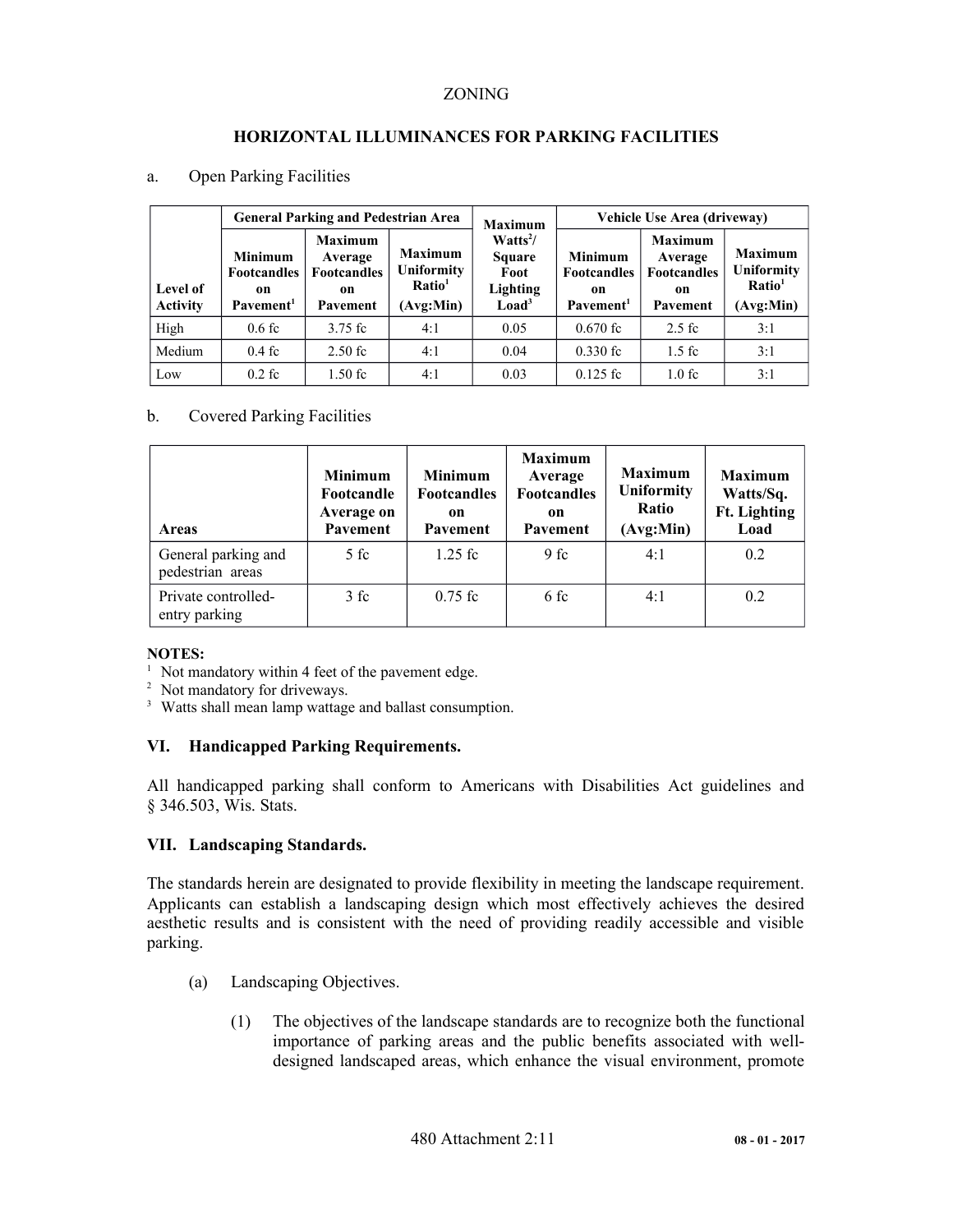public safety, moderate the microclimate and reduce nuisances, such as noise and glare.

- (2) The overall intent of the landscape standards is to soften visual and other sensory impacts. This can be achieved through the use of large canopy trees and well-designed clustered plantings as opposed to the requirement of screening the entire perimeter with a hedge or fence. Points standards are to be the minimum requirements on the site, and acceptance of the landscaping plan will also be based on the distribution of landscaping on the site. All sites will generally be required to cover up to 30% of the site in open green space.
- (b) Minimum Canopy Tree and Parking Space Requirements.
	- (1) All off-street vehicular parking areas with more than six vehicles shall provide and maintain one canopy-type tree for each 12 parking spaces, or fraction thereof, over the initial six spaces. Canopy trees shall be located in tree islands or within 10 feet of the periphery of the parking area surface. The preservation of desirable existing trees is encouraged. Existing mature trees which are a minimum of two inches to 2 1/2 inch caliper and are within the distance requirements may be applied toward the canopy standard. All newly planted canopy trees must also have a minimum of two-inch to two-and-onehalf-inch caliper.
	- (2) Parking spaces must be broken by a tree island at the rate of one tree island for each linear row of 12 parking spaces, for single-row configurations, or for each 24 parking spaces in double-row configuration.

| <b>Number of Stalls</b> | <b>Trees Required</b>         |
|-------------------------|-------------------------------|
| $1$ to $6$              | 0 trees                       |
| 7 to 18                 | 1 tree                        |
| 19 to 30                | 2 trees                       |
| 31 to 42                | 3 trees                       |
| 43 to 54                | 4 trees                       |
| 55 to 66                | 5 trees                       |
| 67 to 78                | 6 trees                       |
| 79 to 90                | 7 trees                       |
| 91 to 102               | 8 trees                       |
| 103 to 114              | 9 trees                       |
| Over $114$              | 9 trees plus 1 tree for each  |
|                         | 12 spaces or fraction thereof |

## **Schedule for Canopy Trees Standards**

- (c) Screening Standards for Parking Areas near Residentially Zoned Parcels or Streets.
	- (1) In the following situations there shall be a screening barrier for the purpose of obstructing light beams and muffling noise.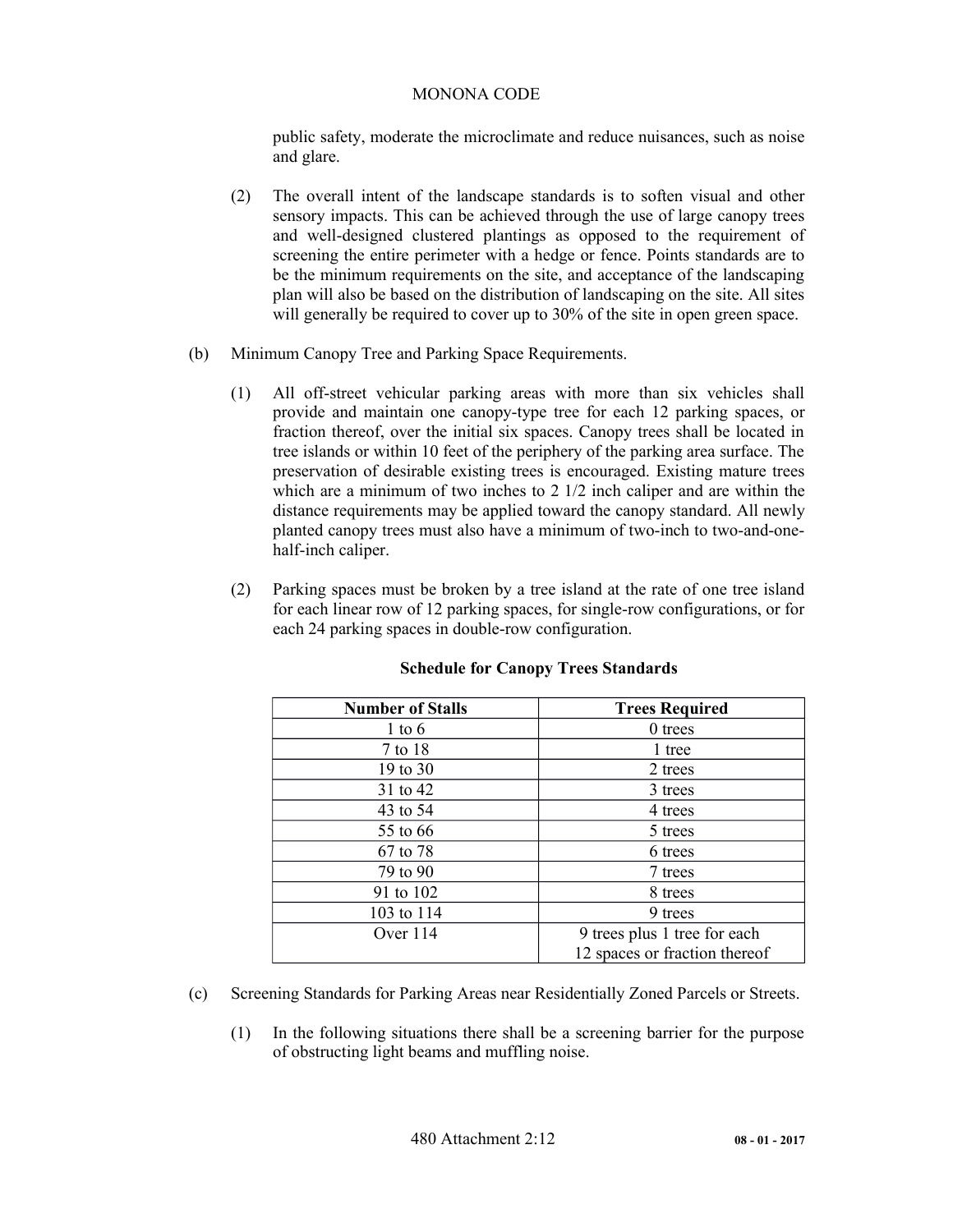- a. Where an off-street parking area for four or more vehicles abuts within 25 feet of an adjoining lot line in a Single-Family Zoning District (SF).
- b. Where an off-street parking for four or more vehicles is located in a manner where nearby residentially zoning properties would be affected by headlight glare (i.e., directly across a public right-of-way).
- (2) The effective height of the barrier shall be a minimum of 3 1/2 feet above the surface of the parking area. Such a barrier may consist of wood or masonry fencing, walls, berming or the use of plant material. Where plant materials are used for screening, they shall be of suitable size and density to accomplish the screening objective within three years from the time of planting.
- (d) Maximum Landscape Element Standards.
	- (1) All parking areas shall be required to accumulate a minimum number of points. The number of points required is based on the number of parking spaces. Parking areas for four or more vehicles are required to accumulate 15 points for each space.
	- (2) To qualify for points, the landscape elements must be located in manners which primarily meet the objectives of landscaping parking areas. The criteria used to determine which landscape elements qualify are:
		- a. Perimeters adjacent to public rights-of-way;
		- b. Interior areas and immediate perimeters to the parking area; and
		- c. Perimeter of lots adjacent to other property. Landscaping which also serves the aesthetic enhancement of the building and related open areas will also qualify for the accumulation of points. Points are tabulated in the following manner:

| <b>Landscape Element</b>                                                                                    | <b>Minimum Planted Size</b>                                                    | <b>Points</b> |  |  |  |
|-------------------------------------------------------------------------------------------------------------|--------------------------------------------------------------------------------|---------------|--|--|--|
| Canopy trees                                                                                                | 2 inches to 2 $1/2$ inches or 1 inches to<br>1 1/2 inches for multi-stem trees | 50            |  |  |  |
| Canopy trees                                                                                                | 1 1/2 inches to 2 inches or 8 to 10 feet                                       | 30            |  |  |  |
| Evergreen trees                                                                                             | 4 feet                                                                         | 30            |  |  |  |
| Low ornamental trees                                                                                        | 5 feet and BB stock                                                            | 20            |  |  |  |
| Tall shrubs                                                                                                 | $21/2$ to 4 feet                                                               | 9             |  |  |  |
| Medium shrubs                                                                                               | 18 inches to 36 inches                                                         | 6             |  |  |  |
| Low shrubs                                                                                                  | 15 inches to 24 inches                                                         | 3             |  |  |  |
| Walls, decorative fences, earth berms, ground covers and shrubs<br>with a mature height of less than 2 feet |                                                                                |               |  |  |  |

#### **Point Schedule for Landscape Elements**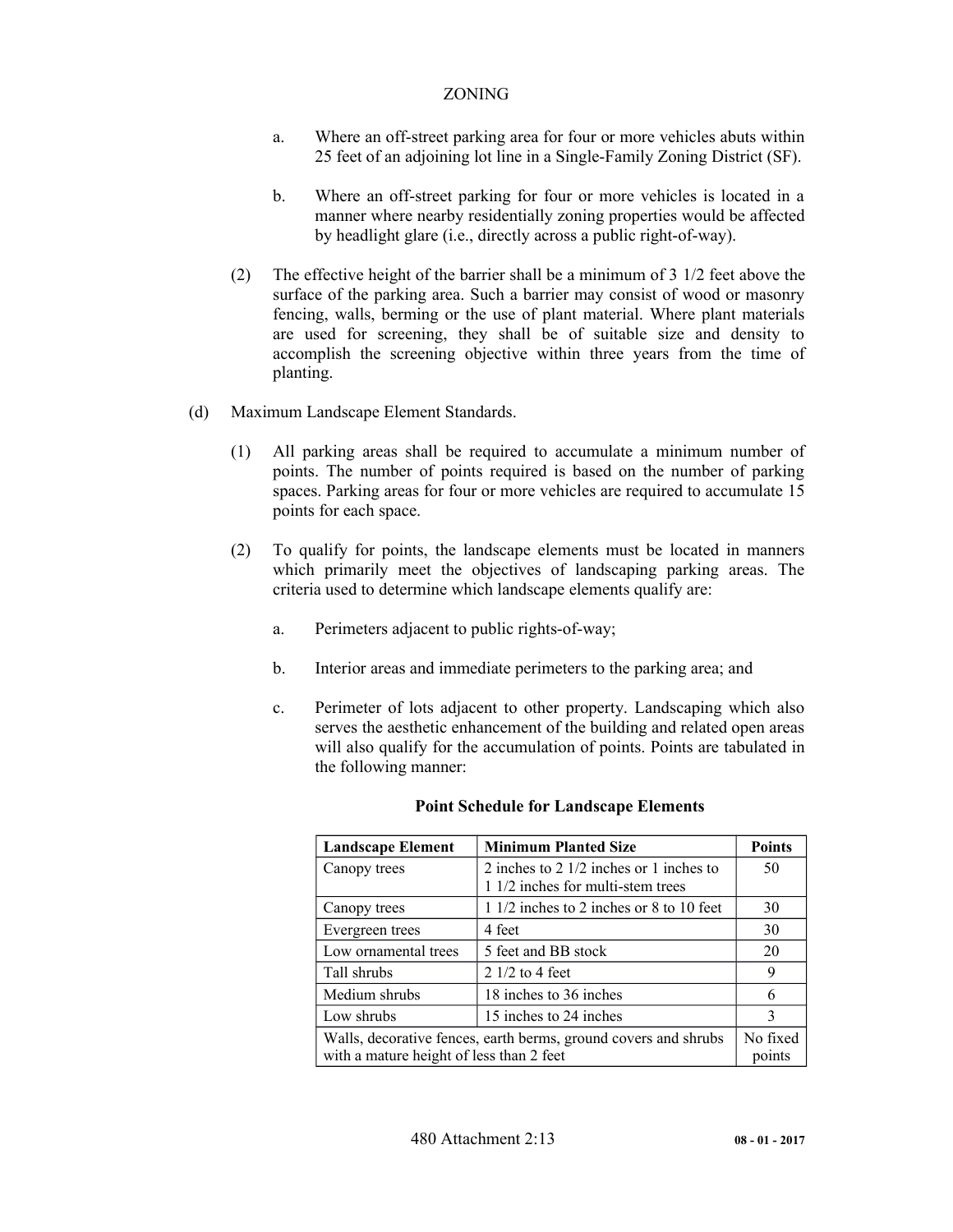#### **NOTES:**

- a. Trees used to meet the canopy standard and landscape materials used to meet the screening of abutting and residentially zoned property may be applied toward the minimum landscape element standards.
- b. To qualify for the points indicated, trees and shrubs shall be of good nursery stock and not less than the minimum required planting size.
- c. The following publication will be used to determine which plants are "lowornamental trees" and "tall/medium/low shrubs": A Guide to Selecting Landscape Plants for Wisconsin, E. R. Hasselkaus, UW-Extension publication A2865.
- d. The planting plan list shall include the size of the material to be planted. All landscape plants shall be delineated on the landscape plan and include the crown width the plant will achieve five years after plan implementation.
- e. The applicant may request points for decorative fences, earth berms, ground covers, existing vegetation and shrubs of the mature height of not less than two feet. It must be demonstrated by the applicant that these landscape elements will contribute to the overall landscape objectives. The number of points credited will be negotiated with the Zoning Administrator and subject to review by the Plan Commission.
- (e) Minimum Dimensions for Tree Islands and Planted Areas.
	- (1) All tree islands and landscaped areas with trees shall be a minimum of four feet as measured from the inside of any curb or frame.
	- (2) All landscape areas without trees, but planted with shrubs, shall have a minimum width of three feet measured from inside the curb or frame.
- (f) Unsuitable Species. Several shrubs and tree, which are not native to Wisconsin, have an established history of spreading to nearby parks and conservancy areas. These nonnative plants tend to become overly abundant and ultimately eliminate many desirable native species. The control and eradication of these unsuitable plants create a costly management problem. The following species of plant material are unsuitable for use as landscape plants:

Honeysuckle Lonicera x-bella Lonicera marrawi Lonicera tartarica

Buckthorn (common) Rhamnus cathartica Rhamnus frangula (tall hedge)

Norway Maple Acer negundo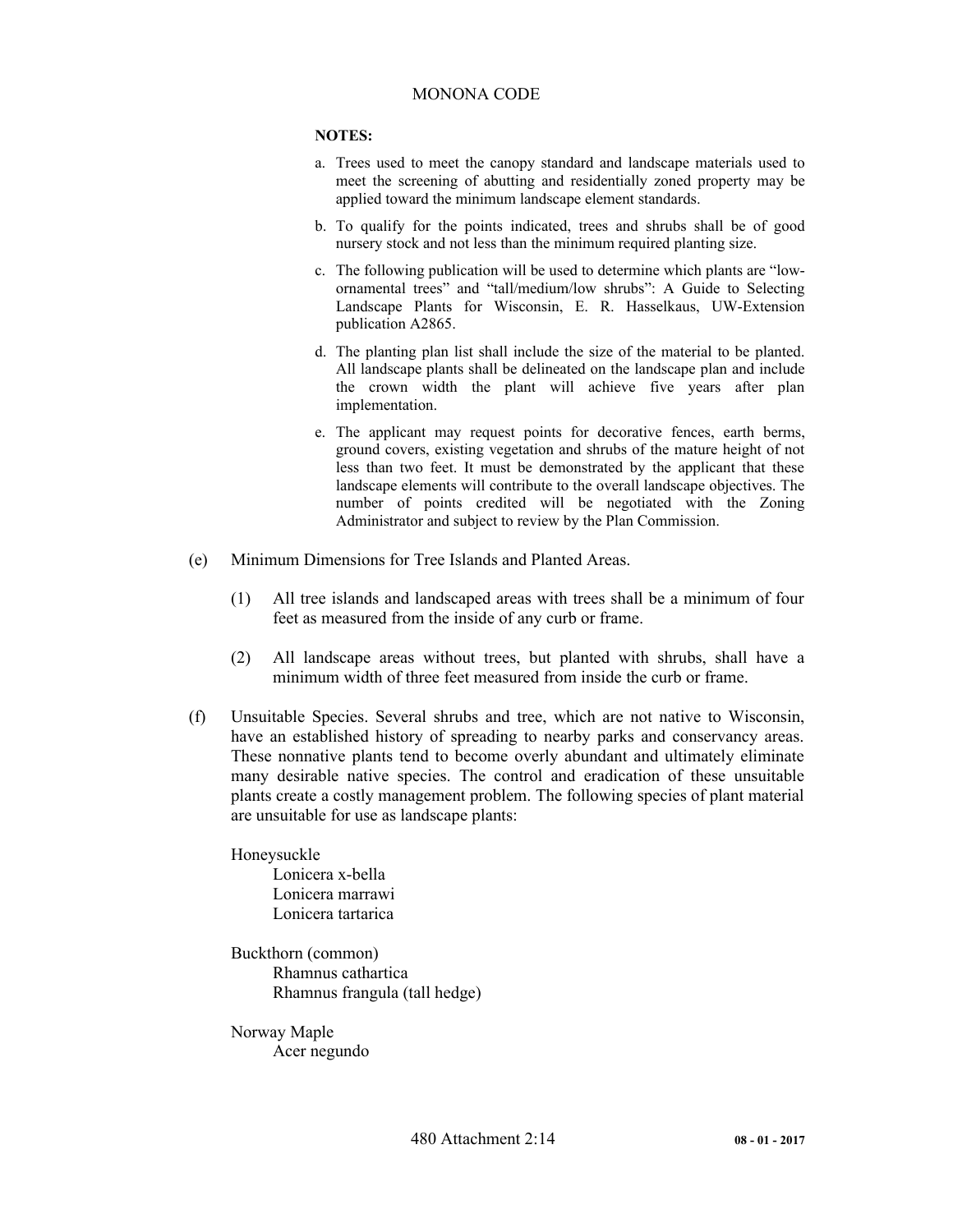# **VIII. Adjustments to Parking and Landscaping Requirements.**

- (a) Adjustments in the minimum of spaces may be authorized by the Plan Commission where the applicant can document shared facilities arrangements with neighboring uses or where there are documented shared-ride or carpooling programs. The documentation for the joint use of shared parking facilities must be in the form of an easement or contract between property owners specifying the number of shared parking spaces and the terms and conditions of the joint usage of parking areas and access.
- (b) The Plan Commission may authorize stalls sized for smaller vehicles (eight feet by 16 feet) where the number of stalls being provided exceeds the minimum number required and where all of the minimum required stalls are full sized (nine feet by 18 feet).
- (c) The Plan Commission may authorize adjustments to the requirements where literal compliance with the specifications and standards would make the parking lot landscaping ineffective or unnecessary. Topographic constraints, existing vegetation, traffic safety or compliance with fire or other public safety requirements may necessitate adjustments. The applicant should be prepared to respond to the following criteria in requesting an adjustment:
	- (1) The specific conditions which are unique to the applicant's land and do not exist on other land.
	- (2) The manner in which the strict application of the standards would deprive the applicant of a reasonable use of the land in the manner equivalent to the use permitted other landowners.
	- (3) Reasons that an adjustment to the standard would preserve, not harm, the public safety and welfare and will not alter the essential character of the area.
- (d) Landscape Standards for Industrial Areas.
	- (1) Introduction. The adopted Monona landscape standards for parking areas are intended to achieve desired aesthetic and environmental results from both within the interior and along the perimeter of parking areas. This is accomplished, in part, by applying the canopy tree, tree island and a minimum point schedule of 15 points for each parking space. The application of requirements provides a pleasing landscape transition between structures and the necessary parking facility. In addition, the landscape standards provide acceptable levels of community appearance for parking areas which are viewed from adjacent streets, public recreation areas and residentially zoned lands. The intent, however, is to provide landscaped parking areas which are planned and designed to blend with the overall desired community appearance. The standard requirements do not attempt to fully screen or hide parking areas.